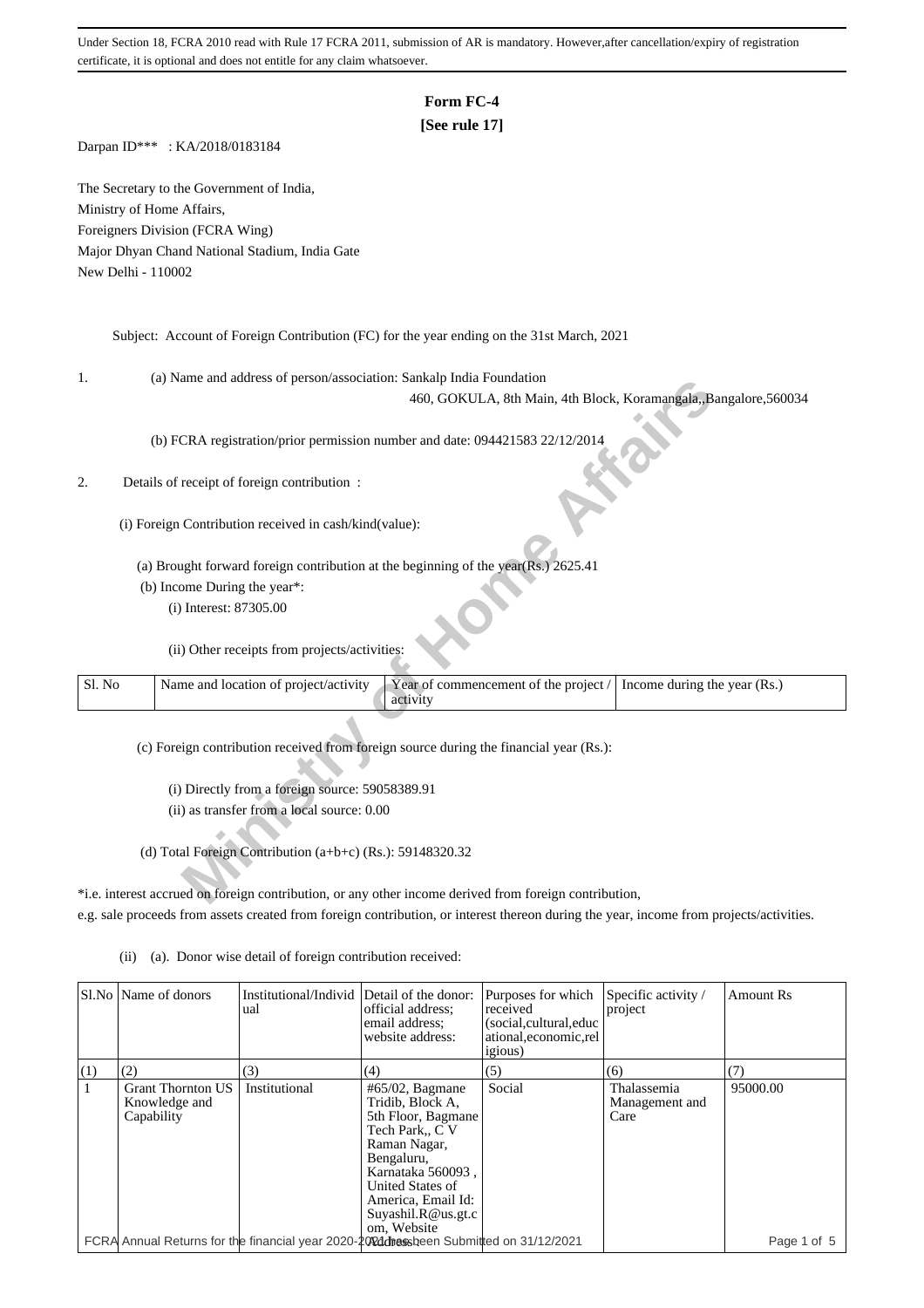|                | Sl.No Name of donors                               | Institutional/Individ<br>ual | Detail of the donor:<br>official address;<br>email address:<br>website address:                                                                                                                                                     | Purposes for which<br>received<br>(social,cultural,educ<br>ational, economic, rel<br>igious) | Specific activity /<br>project                                 | Amount Rs   |
|----------------|----------------------------------------------------|------------------------------|-------------------------------------------------------------------------------------------------------------------------------------------------------------------------------------------------------------------------------------|----------------------------------------------------------------------------------------------|----------------------------------------------------------------|-------------|
| $\overline{c}$ | <b>Grant Thornton US</b><br><b>Shared Services</b> | Institutional                | #65/02, Bagmane<br>Tridib, Block A,<br>5th Floor, Bagmane<br>Tech Park,, CV<br>Raman Nagar,<br>Bengaluru,<br>Karnataka 560093,<br>United States of<br>America, Email Id:<br>Suyashil.R@us.gt.c<br>om, Website<br>Address:           | Social                                                                                       | Thalassemia<br>Management and<br>Care                          | 435000.00   |
| 3              | Deutsche Bank                                      | Institutional                | Corporate<br>Headquarters in<br>India Deutsche<br>Bank House,<br>Hazarimal Somani<br>Marg Fort, Mumbai<br>400 001 INDIA,<br>Germany, Email<br>Id:, Website<br>Address:                                                              | Social                                                                                       | Thalassemia<br>Management                                      | 3960000.00  |
| $\overline{4}$ | <b>DKMS</b><br>Gemeinnutzige<br>GmbH               | Institutional                | 72072 tubingen<br>Germany,<br>Germany, Email<br>Id:<br>schmidt@dkms.de,<br>Website Address:<br>http://www.dkms.d<br>$e$ /de                                                                                                         | Social                                                                                       | <b>Bone Marrow</b><br><b>Transplant Unit</b><br>Setup and Care | 33786518.00 |
| 5              | The UK Online<br>Giving Foundation                 | Institutional                | The UK Online<br><b>Giving Foundation</b><br>Unit 9 Cirencester<br>Office Park<br>Tetbury Road<br>Cirencester<br>Gloucestershire<br>GL7 6JJ U.K.,<br>United Kingdom,<br>Email Id:, Website<br>Address:<br>https://www.ukogf.<br>org | Social                                                                                       | <b>Bone Marrow</b><br>Transplant                               | 155552.94   |
| 6              | Nihon Kohden                                       | Institutional                | F Koishikawa<br>Daikoku Bldg 1-3-<br>25 Koishikawa<br>Bunkyo, 112-0002,<br>Japan, Email Id:,<br>Website Address:<br>https://www.nihonk<br>ohden.com/                                                                                | Social                                                                                       | <b>Bone Marrow</b><br>Transplant                               | 700000.00   |
| 7              | Capco<br>Technologies<br>Private Limited           | Institutional                | De Kleetlaan 6A.<br>Brussels, Belgium,<br>Belgium, Email Id:<br>, Website Address :                                                                                                                                                 | Social                                                                                       | <b>Bone Marrow</b><br>Transplant and<br>Thalassemia Care       | 1542500.00  |
| 8              | CureToChildren<br>Foundation                       | Institutional                | Cure2Children<br>Foundation<br>ViaMarconi<br>3050131 Firenze<br>Italy, Italy, Email<br>Id:<br>lawrence.faulkner<br>@cure2children.org<br>, Website Address:<br>http://www.cure2ch<br>ildren.org/                                    | Social                                                                                       | <b>Bone Marrow</b><br>Transplant                               | 18383818.97 |

 (b) Cumulative purpose-wise (social, cultural, educational, economic, religious) amount of all foreign contribution donations received: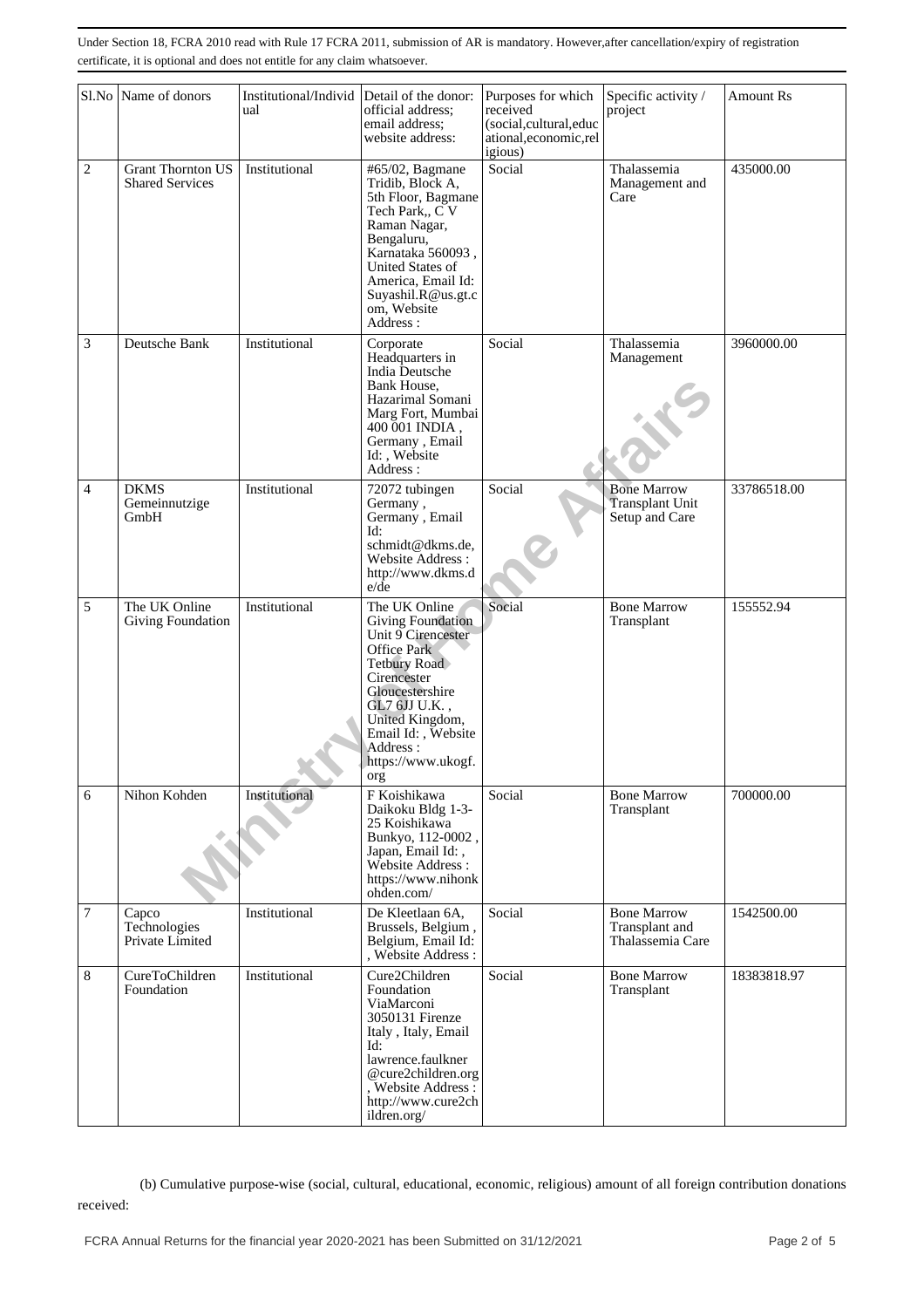| Sl.No | $\mathbf{r}$<br>1.71770000<br>IOS6 | nouni             |
|-------|------------------------------------|-------------------|
|       | $\cdot$ .<br>Social                | .<br>ч<br>0909.91 |

### 3. Details of Utilisation of foreign contribution:

### (a) Details of activities/projects for which foreign contribution has been received and utilised (in rupees)

| Sl. No.        | Name of<br>project/acti ocation<br>vity                                       | Address/L                                                                     | Previous Balance |                                                                                                                 | Receipt during the year                                                                                                                                                                                                                                                                                                                                                                                                                                                                                                                                                                                                                                                                         |         | Utilised             |         | Balance         |         |
|----------------|-------------------------------------------------------------------------------|-------------------------------------------------------------------------------|------------------|-----------------------------------------------------------------------------------------------------------------|-------------------------------------------------------------------------------------------------------------------------------------------------------------------------------------------------------------------------------------------------------------------------------------------------------------------------------------------------------------------------------------------------------------------------------------------------------------------------------------------------------------------------------------------------------------------------------------------------------------------------------------------------------------------------------------------------|---------|----------------------|---------|-----------------|---------|
|                |                                                                               |                                                                               | In cash          | In Kind                                                                                                         | In cash                                                                                                                                                                                                                                                                                                                                                                                                                                                                                                                                                                                                                                                                                         | In Kind | In cash              | In Kind | In cash         | In Kind |
| (1)            | (2)                                                                           | (3)                                                                           | (4)              | (5)                                                                                                             | (6)                                                                                                                                                                                                                                                                                                                                                                                                                                                                                                                                                                                                                                                                                             | (7)     | (8)                  | (9)     | (10)            | (11)    |
| 1              | Bone<br>Marrow<br>Transplant<br>- Setup<br>and Cure                           | Bangalore<br>Bangalore<br>Karnataka<br>560052                                 | 0.00             | 0.00                                                                                                            | 53325889.<br>91                                                                                                                                                                                                                                                                                                                                                                                                                                                                                                                                                                                                                                                                                 | 0.00    | 19674377.<br>16      | 0.00    | 33651512.<br>75 | 0.00    |
| $\overline{2}$ | Thalassem<br>ia<br>Managem<br>ent                                             | Bangalore<br>Bangalore<br>Karnataka<br>560018                                 | 0.00             | 0.00                                                                                                            | 5732500.0<br>0                                                                                                                                                                                                                                                                                                                                                                                                                                                                                                                                                                                                                                                                                  | 0.00    | 5732500.0<br>0       | 0.00    | 0.00            | 0.00    |
| Total          |                                                                               |                                                                               | 0.00             | 0.00                                                                                                            | 59058389.<br>91                                                                                                                                                                                                                                                                                                                                                                                                                                                                                                                                                                                                                                                                                 | 0.00    | 25406877. 0.00<br>16 |         | 33651512.<br>75 | 0.00    |
|                | the acceptance of foreign contribution is not likely to affect prejudicially: | (A) the soverignty and integrity of india; or.<br>(C) the public interest; or |                  | (D) freedom or fairness of election to any Legistature; or<br>(E) friendly relations with any foreign state; or | (i) Utilisation <sup>**</sup> for projects as per aims and objectives of the person/association(Rs.): 56663159.88<br>(ii) Total administrative expenses as provided in rule 5 of the Foreign Contribution (Regulation) Rules, 2011 (Rs.) :0.00<br>(iii) Total utilisation of foreign contribution (Rs.) (i+ii):56663159.88<br>** It is affirmed that the utilisation of foreign contribution is not in contravention of the provisions contained in the Foreign<br>Contribution(Regulation) Act, 2010 (42 of 2010) and more particularly in section 9 and section 12 of the Act which, inter-alia, states that<br>(B) the security, strategic, scientific or economic interest of the state; or |         |                      |         |                 |         |
|                |                                                                               |                                                                               |                  |                                                                                                                 | (F) harmony between religious, racial, social, lingusitic or relgional groups, castes or communities.                                                                                                                                                                                                                                                                                                                                                                                                                                                                                                                                                                                           |         |                      |         |                 |         |

| Sl. No. | Name of project/activity    | Details of fresh assets                                               | Objective of<br>acquiring fresh<br>assets | Cost of fresh assets<br>(In Rs.) |
|---------|-----------------------------|-----------------------------------------------------------------------|-------------------------------------------|----------------------------------|
| (i)     | Creation of movable assests | Medical Equipment, Lab Equipment for<br><b>Bone Marrow Transplant</b> | <b>Bone Marrow</b><br>Transplant          | 31256282.72                      |
|         | Total                       |                                                                       |                                           | 31256282.72                      |

(c) Total purchase of fresh assets (Rs.)

 (d) Foreign contribution transferred to other person/associations before 29.09.2020 (The Foreign Contribution (Regulation) Amendment Act, 2020):

| $\sim$ $\sim$<br>Sl.<br>No. | rson/association<br>Name of<br>the<br>per: | Date<br>.                | Purpose    | Amount   |
|-----------------------------|--------------------------------------------|--------------------------|------------|----------|
|                             | $\sim$<br>╰                                | $\overline{\phantom{a}}$ | <u> та</u> | . .<br>ື |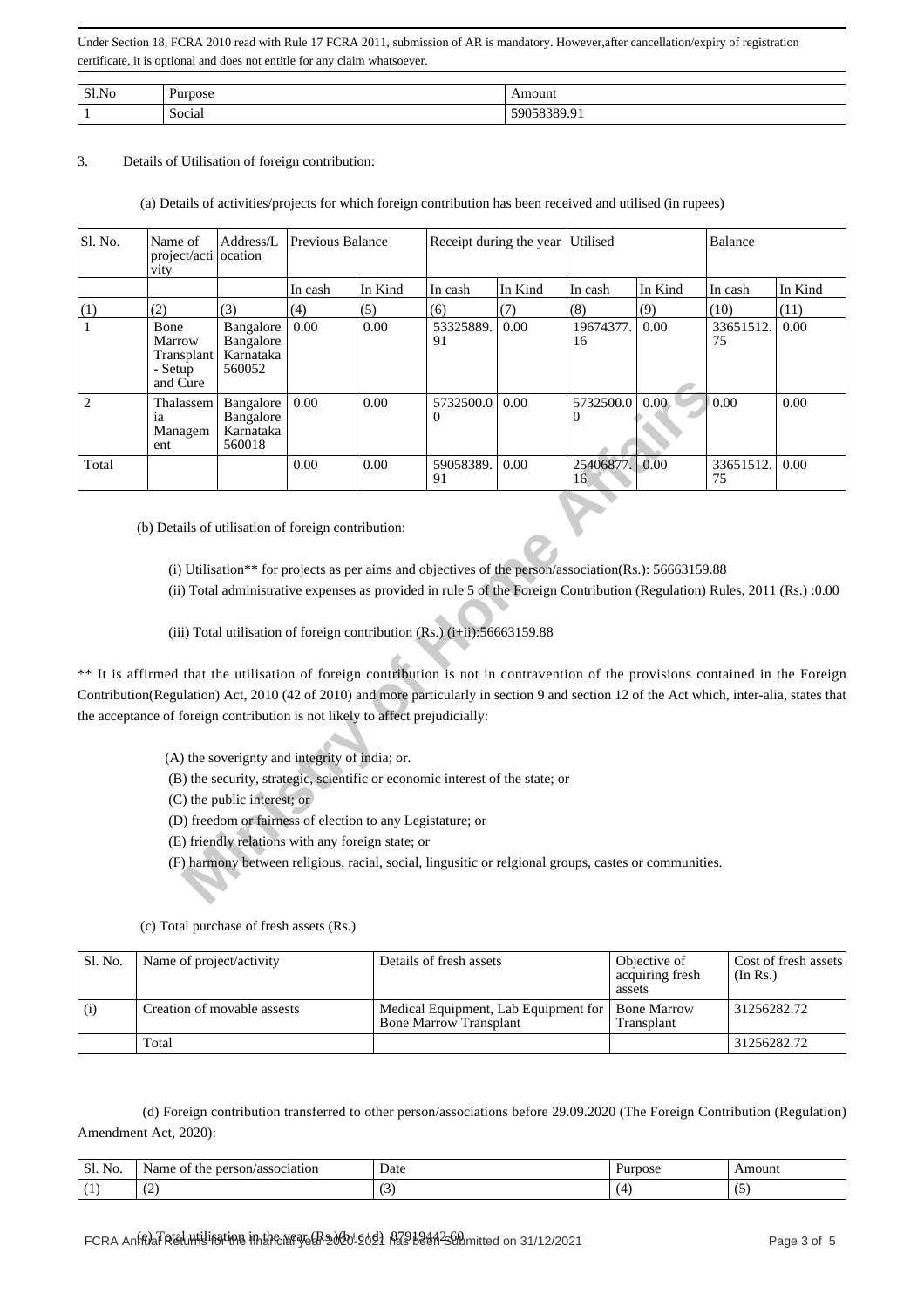#### 4. Details of unutilised foreign contribution:

(i) Total foreign contribution invested in term Deposits (Rs.):

| Sr. No. | Details                          | Total( in Rs.) |
|---------|----------------------------------|----------------|
| (i)     | Opening Balance of FD            | 0.00           |
| (ii)    | FD made during the year          | 7500000.00     |
| (iii)   | Less: realisation of previous FD | 0.00           |
|         | Closing balance of FD            | 7500000.00     |

(ii) Balance of unutilised foreign contribution, in cash/bank, at the end of the year(Rs):

- (a) Cash in hand: 0.00
- (b) in FC designated bank account: 0.00
- (c) in utilisation bank account(s): 29044.58

| Sl.<br>N6. | -lanc<br>ano<br>building<br>.ocation<br>nt | ear<br>acquisition | Purpose<br>isition<br>20 <sup>'</sup><br>7 | m<br>'sanor |
|------------|--------------------------------------------|--------------------|--------------------------------------------|-------------|
|            | . .                                        | ັ                  |                                            |             |

|                                                                                                                                 |                                                                                                                                                                                                                                                                                                                                                     | $(a)$ Cash in hand: $0.00$                                               |                     |        |     |                        |     |     |                            |  |
|---------------------------------------------------------------------------------------------------------------------------------|-----------------------------------------------------------------------------------------------------------------------------------------------------------------------------------------------------------------------------------------------------------------------------------------------------------------------------------------------------|--------------------------------------------------------------------------|---------------------|--------|-----|------------------------|-----|-----|----------------------------|--|
| (b) in FC designated bank account: 0.00                                                                                         |                                                                                                                                                                                                                                                                                                                                                     |                                                                          |                     |        |     |                        | "茶" |     |                            |  |
|                                                                                                                                 |                                                                                                                                                                                                                                                                                                                                                     | (c) in utilisation bank account(s): $29044.58$                           |                     |        |     |                        |     |     |                            |  |
| 5.                                                                                                                              |                                                                                                                                                                                                                                                                                                                                                     | Details of foreigners as Key functionary/working/associated: 0           |                     |        |     |                        |     |     |                            |  |
| 6.                                                                                                                              |                                                                                                                                                                                                                                                                                                                                                     | Details of land and building remained unutilised for more than two year: |                     |        |     |                        |     |     |                            |  |
| Sl. No.                                                                                                                         |                                                                                                                                                                                                                                                                                                                                                     | Location of land and building                                            | Year of acquisition |        |     | Purpose of acquisition |     |     | Reason of unutilisation    |  |
| (1)                                                                                                                             | (2)                                                                                                                                                                                                                                                                                                                                                 |                                                                          | (3)                 |        | (4) |                        |     | (5) |                            |  |
| (a) Details of FCRA Account for receipt of foreign contribution (As on 31st March of the year ending):<br>(7)<br>Account number |                                                                                                                                                                                                                                                                                                                                                     |                                                                          |                     |        |     |                        |     |     |                            |  |
| Name of the<br>Bank                                                                                                             |                                                                                                                                                                                                                                                                                                                                                     | <b>Branch Address</b><br>With pincode)                                   | Phone No.           | e-mail |     | <b>IFSC</b> Code       |     |     | Date of Opening<br>Account |  |
| (1)                                                                                                                             |                                                                                                                                                                                                                                                                                                                                                     | (2)                                                                      | (3).                | (4)    |     | (5)                    | (6) |     | (7)                        |  |
|                                                                                                                                 |                                                                                                                                                                                                                                                                                                                                                     | 11Sansad Marg,<br>New Delhi 110<br>001                                   | 01123374390         |        |     | SBIN0000691            |     |     | 13/04/2021                 |  |
|                                                                                                                                 | <b>STATE BANK</b><br>fcraoperations.00<br>XXXXXXX1168<br>$691@$ sbi.co.in<br><b>OF INDIA</b><br>(b) Details of another FCRA Account(if any,) for keeping or utilising (As on 31st March of the year ending)<br>(c) Details of all utilisation bank accounts (if any) for utilisation of Foregin Contribution (As on 31st March of the year ending): |                                                                          |                     |        |     |                        |     |     |                            |  |

| Name of the<br>Bank            | <b>Branch Address</b><br>With pincode)                                                                                                                                                                                                                 | Phone No.    | E-mail                         | <b>IFSC Code</b> | Account No.        | Date of Opening<br>Account |
|--------------------------------|--------------------------------------------------------------------------------------------------------------------------------------------------------------------------------------------------------------------------------------------------------|--------------|--------------------------------|------------------|--------------------|----------------------------|
| (1)                            | (2)                                                                                                                                                                                                                                                    | (3).         | (4)                            | (5)              | (6)                | (7)                        |
| <b>HDFC BANK</b><br><b>LTD</b> | $NO.1$ , UMA<br><b>ADMIRALTY</b><br><b>BANNERGHAT</b><br>TA ROAD<br><b>BANNERGHAT</b><br>TA ROAD<br><b>BANNERGHAT</b><br><b>TA ROAD</b><br>560069<br><b>BANGALORE</b><br><b>URBAN</b><br>KARNATAKA<br>560029,<br>Bangalore,<br>Karnataka,<br>Bangalore | 080-61606161 | venugopala.pk@<br>hdfcbank.com | HDFC0000514      | XXXXXXXXX<br>X0042 | 29/01/2011                 |